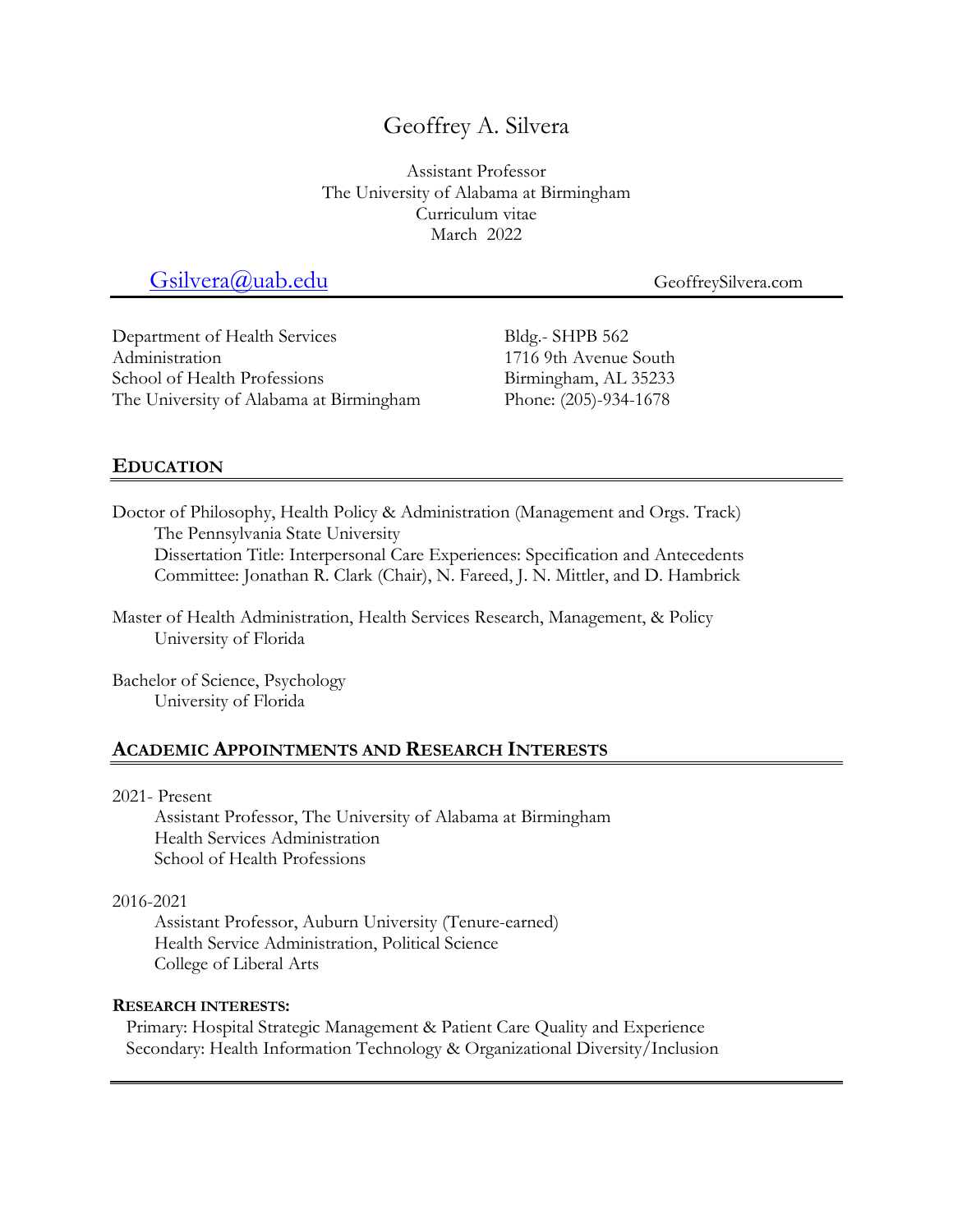#### PEER-REVIEWED PUBLICATIONS

- 19. Choi, S., Hearld, K.R.., Singh, A.\*, **Silvera, G.A.,** Bill Breen, & Borkowski, N.M.. An Examination of the Sustainability of the CXO Advantage in U.S. Hospitals, R&R at *Journal of Hospital Management and Health Policy (JHMHP).* In Press.
- 18. Cole, A.B.\* Haun, C.N., & **Silvera, G.A..** (2022) Mixed Signals: The Influence of Diversity Value Signaling in Leading U.S. Hospitals, *Journal of Hospital Management and Health Policy (JHMHP).* In Press.
- 17. **Silvera, G.A.,** Wolf, J.A., Stanowski, A.S, & Studer, Q. (2021). The influence of COVID-19 visitation restrictions on patient experience and safety outcomes: A critical role for subjective advocates, *Patient Experience Journal (PXJ)*, 8(1). 30-39. DOI: 10.35680/2372-0247.1596
- 16. Heath, M., Porter, T & **Silvera, G.A.** (2021). Hospital Characteristics Associated with HIPAA Breaches, *International Journal of Healthcare Management* (*IJHM*) DOI:10.1080/20479700.2020.1870349
- 15. **Silvera, G.S.**, Hamadi, H.Y., & Tafili, A.T.\* (2021). Hands and Gloves: The Relationship between CEOs and Organizational Context in U.S. Hospitals, *International Journal of Healthcare Management* (*IJHM*) DOI:10.1080/20479700.2020.1870351
- 14. Fisk, J.M., Morris, J.C., **Silvera, G.A.**, Chen, X. Chen, X., Crayton, M.M, & Hume, J.C. (2021) Toward the Roux: Explaining the Adoption of Inclusionary Practices in Local Governments, *State and Local Government Review* (SLGR) DOI:10.1177/0160323X20986845
- 13. Louis, C.J., Landry A.Y., **Silvera, G.A**, Robbins, J., Shay, P.D., Lee, H., Felix, J. Cave, S. & Fishman, P.A. (2021). The COVID-19 Impact on Health Administration Education: Understanding Student Perspectives on the Transition from In-person to Remote Course Instruction, *Journal of Health Administration Education (JHAE)*
- 12. **Silvera, G.A.** & Clark, J.R. (2021). Women at the Helm: Chief Executive Officer Gender and Patient Experience in the Hospital Industry. *Health Care Management Review* (*HCMR*). 46 (3), 206-216. DOI: 10.1097/HMR.0000000000000252
- 11. Hamadi, H., Martinez, D., Xu, J. **Silvera, G.A.**, Mallea, J.M., Li, X., Li, Y., & Zhao, M. (2020). The Impact of Post-Discharge Telemonitoring on 30-Day COPD Readmissions and Mortality. *Telemedicine and Telecare.* DOI: 10.1177/1357633X20970402
- 10. Haun, C.N.\*, Mahafza Z.B.\*, Cook C.L.\* & **Silvera, G.A.** (2018). A Study Examining the Influence of Proximity to Nurse Education Resources on Quality of Care Outcomes in Nursing Homes. *INQUIRY: The Journal of Health Care Organization, Provision, and Financing*, 55, 1–9, DOI:10.1177/0046958018787694
- 9. Fisk, J.M., **Silvera, G.A.**, & Haun, C.N.\* (2018). Developing and Defining Diversity, *Public Integrity*, 21(3), 286-300, DOI:10.1080/10999922.2018.1471324
- 8. Ford, E. W., Lowe, K. B., **Silvera, G.**, Babik, D., & Huerta, T. R. (2018). Insider versus outsider executive succession: The relationship to hospital efficiency. *Health Care Management Review (HCMR),* 43(1), 61-68.
- 7. **Silvera, G.A.** (2017). The Moderating Role of Hospital Size on the Relationship between Patient Experience & Patient Safety. *Quality Management in Health Care (QMHC*), 26 (4), 210-217.
- 6. **Silvera, G.A.**, Haun, C.N.\* & Wolf, J.A. (2017). Patient Experience: The Field & Future, *Patient Experience Journal (PXJ)*, 4(1), 7-22.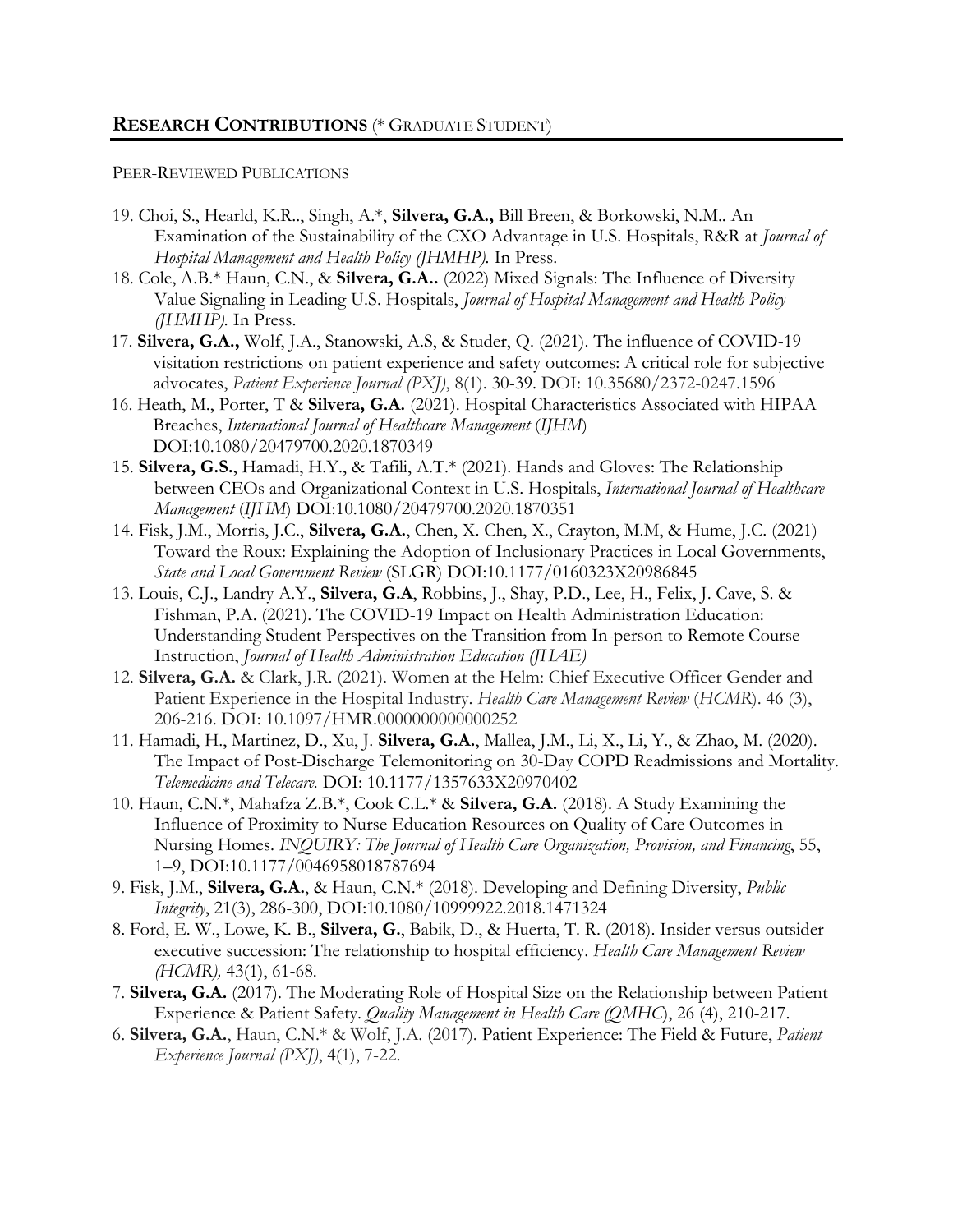- 5. **Silvera, G.A.** & Clark, J.R. (2016). Patient Evaluations of the Interpersonal Care Experience (ICE) in U.S. Hospitals: A Factor Analysis of the HCAHPS Survey, *Patient Experience Journal (PXJ)*, 3(1), 101-109.
- 4. Ford, E.W., **Silvera, G.A.**, Kazley, A.S., Diana, M.L., & Huerta, T.R. (2016). Assessing the Relationship between Patient Safety Culture & EHR Strategy*. International Journal of Health Care Quality Assurance*. 29(6), 614-627.
- 3. **Silvera, G.A.** & Wolf, J.A. (2015). Patient Experience Established: One Year Later. *Patient Experience Journal (PXJ)*, 2(1), 4-10.
- 2. Huerta, T.R., **Silvera, G.**, Pettit, L., & Ford, E.W. (2014). EMR Implementation Speed: Patient Safety Culture Paradox: Part 2. *Journal of Healthcare Information Management (JHIM),* 4(28), 40-45.
- 1. Ford, E.W., Pettit, L., **Silvera, G.**, & Huerta, T.R. (2014). EMR Implementation Speed: Patient Safety Culture Paradox. *Journal of Healthcare Information Management (JHIM),* 3(28), 24-31.

BOOK CHAPTERS

1. **Silvera, G.A.,** Stephenson AL. (2022). "Confronting Racism at Franklinville Regional Medical Center" In: Eds. McAlearney AS, Kovner A. Health Services Management: A Case Study Approach. 12th Edition, Health Administration Press: Chicago, IL: In press.

OTHER PUBLICATIONS

- 7. **Silvera, G.A.**, More than Words: An Invited Commentary Regarding "Quantitative Patient-Reported Experience Measures Derived from Natural Language Processing Have a Normal Distribution and no Ceiling Effect", *Quality Management in Health Care (QMHC).* In Press*.*
- 6. Fisk, J.M., **Silvera, G.A**., Morris, J.C., Chen, X., Chen, X., Crayton, M.M, & Hume, J.C. (2022). For local governments, adopting more inclusionary practices is about preparation and action. Invited Contribution to the *London School of Economics' USAPP- American Politics and Policy Blog*. Link to Article
- 5. Wolf, J.A. & **Silvera, G.A.** (2020). A Commitment to Hope. *Patient Experience Journal (PXJ)*, 7(2), 1-4. Link to Article
- 4. Fisk, J.M., **Silvera, G.A.**, Haun, C.N.\*, Downes, J., Eberline, N., Smith-Hanes, P. (2019). Managing Diversity and Inclusion. *PM Magazine.* Link to Article
- 3. **Silvera, G.A.** (2018). The Other Side of the Publishing Veil: Insights from an Associate Editor. *RWJF New Connections Blog.* Link to Blog
- 2. **Silvera, G.A.** (2016). A Call to Excellence in Patient Experience. *Patient Experience Journal (PXJ)*, 3(1), 5-6. Link to Article
- 1. Lehrman, W.G., **Silvera, G.A.,** & Wolf, J.A. (2014). The Patient Experience Movement Moment. Patient Experience Journal (PXJ), 1(2), 9-11. **Link to Article**

#### **PRESENTATIONS** (PRESENTERS BOLD)

- **Meese, K. & Silvera, G.A.,** Job-Crafting for Authenticity & Empowerment (JAEM Session). *Momentum Leadership Conference*. Birmingham, AL. March 16, 2022.
- **Silvera, G.A.,** Technology as a Mechanism for Health Equity. *Center Scholars Forum.* UAB, Center for Palliative and Supportive Care. December 2021.
- **Chen, X.\***, Silvera, G.A., Haun, C.N. & Fisk, J.M., Signal Fires: The Influence of Local Government Context on Diversity Value Signaling in Job Advertisements Following The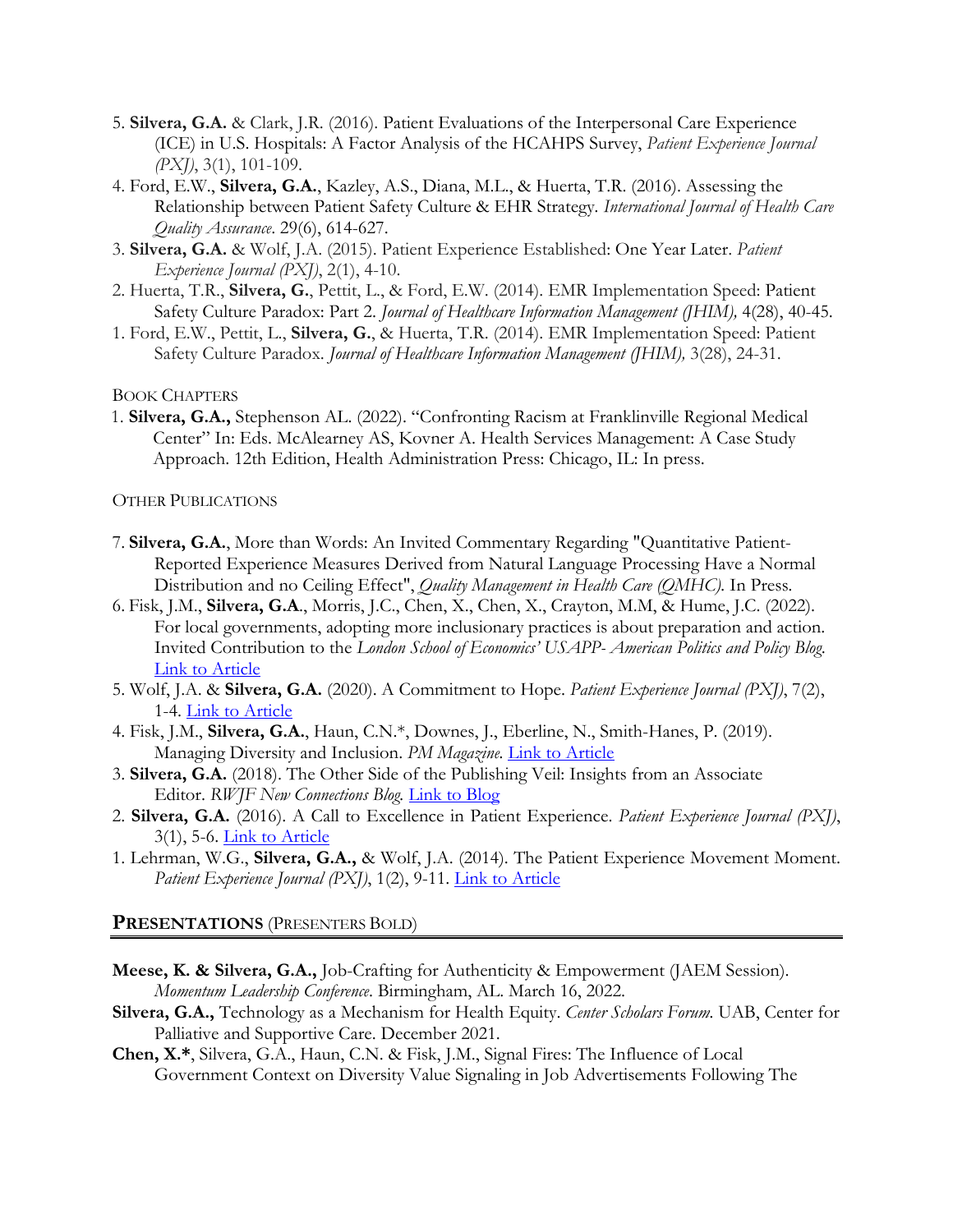Black Summer of 2020. *Annual Meeting of Southeastern Conference of Public Administration* (SECOPA). September 2021.

- Carlson, B., Merlino, J., Roe, K., Silvera, G.A, & Hagood, C. PX Isn't What it Was or Has Been and It's Changing, *UAB HSA Webinar Series.* Virtual. September 2021*.* (Link)
- **Silvera, G.A. & Haun, C.N.,** "Technology About Me Without Me: An Examination of the Relationship between Patient-facing Technology and Patient Experience". *Organizational Theory in Health Care (OTHC) Annual Conference*, Poster Session. Boston, MA. June 2021 (Virtual due to COVID).
- **Silvera, G.A. & Fisk, J.M.** 3-Part Webinar Series "Equity and Inclusion: A Strategic Organizational Approach". International City and County Management Association (ICMA)
	- Establishing Inclusion as a Value, March 31, 2021, [644 participants]
	- Kickstarting Inclusion, April 28, 2021 [330 paid participants]
	- Keep Moving Forward, May 26, 2021[330 paid participants]
- Louis, C., Landry, A., Silvera, G., Robbins, J., Shay, P., **Lee, H.**, Felix, J. Cave, S., & Fishman, P. (2020). The COVID-19 impact on health administration education: Understanding student perspectives on the transition from in-person to remote learning. Presented in *Teaching in the Time of COVID-19, Academy of Management Health Care Management Division's Extraordinary Measures for Extraordinary Times Series*. Nov. 20<sup>th</sup>, 2020. (via webinar).
- **Clary, M. Curtiss, A., Garcia, E., Tan, L., & Silvera, G.A.**, Teaching in Survival Mode: Less can be More. *Auburn University Biggio Center Fall Wellness Series*. Oct. 14<sup>th</sup>, 2020 (via webinar).
- **Silvera, G.A.**, Vogus, T. J. & Clark, J.R., Physician CEOs & Patient Safety. Academy of Management Annual Meeting. Vancouver, BC, Canada. August 2020. (Virtual due to COVID)
- **Fisk, J.M., Morris, J.C., Silvera, G.A., Chen, X.\*, Chen, X.\*, Crayton, M.\*, Haun, C.\*, Hume, J.\***, Diversity and City Hall: Cultural Competency and Local Governments Symposium. *American Society for Public Administration (ASPA) National Conference.* Anaheim, CA. April 2020. (Cancelled due to COVID)
- **Fisk, J.M., Morris, J.C., Silvera, G.A., Chen, X.\*, Chen, X.\*, Crayton, M.\*, Haun, C.\*, Hume, J.\***, Diversity and City Hall. *Auburn University College of Liberal Arts Diversity Research Symposium.* Auburn, AL. November 2019.
- **Clary, M. & Silvera, G.A.** Teaching Innovations: Effective Strategies for Teaching, Learning, & Classroom Management. Auburn University Department of Political Science PhD Program Brown Bag, October 2019.
- **Bhussar, M.S.\***, Adams, G.L., Zorn, M.L., & Silvera, G.A., When Experiences Clash: The Role of Acquirer and Target CEO Characteristics in Deal Failure. *Academy of Management Annual Meeting*. Boston, MA. August 2019.
- **Silvera, G.A.,** You Have the Floor: The Use of Open Dialogue as a Student Engagement Technique. *Auburn University Conversations in Celebration of Teaching (CCT)*
- Heath, M.\*, Porter, T & Silvera, G., Hospital Characteristics Associated with HIPAA Breaches. *Midwest Management Association (MMA) Conference*. St. Louis, MO. October 2018.
- **Haun, C.N.\*** Fisk, J.M., Silvera, G.A. Developing and Assessing Diversity: The Essential Characteristics of Cultural Competency. *Auburn University College of Liberal Arts Diversity Research Symposium.* Auburn, AL. January 2018.
- **Haun, C. N.\*** & Silvera, G.A. A Pilot Study Examining the Influence of Proximity to Nurse Staffing Resources on Quality of Care Outcomes. *Southern Management Association Conference*. St. Petersburg Beach, FL. October 2017.

Winner: Outstanding Student Paper Award –Healthcare Management and Hospitality Track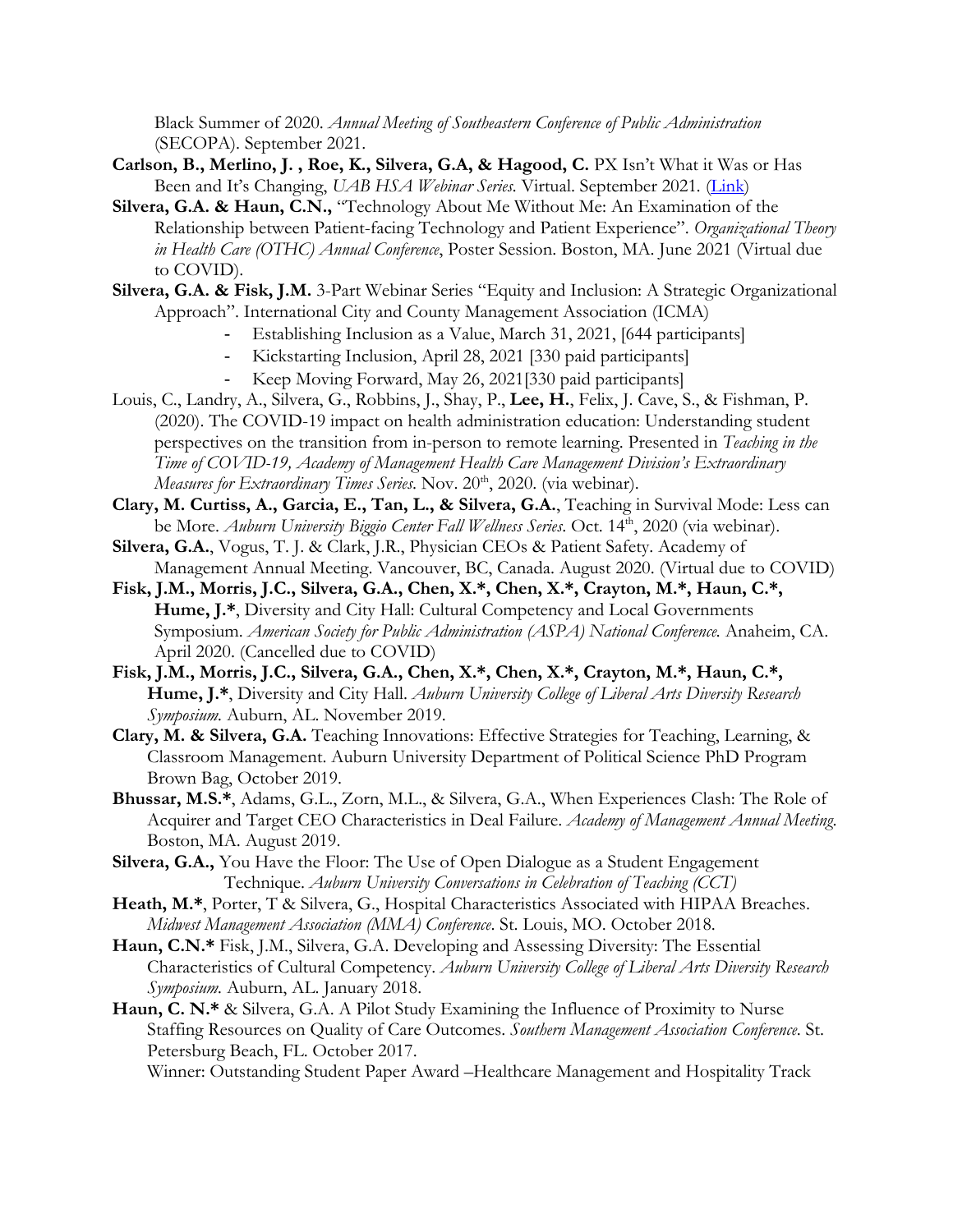- Fisk, J.M., **Haun, C.N.\*,** & Silvera, G.A. "Developing and Assessing Diversity: The Essential Characteristics of Cultural Competency." *Annual Meeting of Southeastern Conference of Public Administration* (SECOPA). Hollywood Beach, FL. October 2017
- **Silvera, G.A.** Relational Orientation in the Upper Echelons: An Executive Job Demand-Moderated Model. *Academy of Management Annual Meeting*. Anaheim, CA. August 2016.
- **Silvera, G.A.** & Clark, J.R. The Moderating Role of Hospital Size on the Relationship between Patient Experience & Patient Safety. *Academy of Management Annual Meeting*. Anaheim, CA. August 2016.
- Silvera, G.A., **Ford, E.W.**, Diana, M.L., Kazley, A.S., & Huerta, T.R. Assessing the Relationship between Patient Safety Cultures & EHR Strategy. *HIMSS Annual Conference*. Chicago, IL. April 2015.
- **Silvera, G.A.**, Ford, E.W., Lowe, K.B., & Huerta, T.R. Insider versus Outsider CEO Succession & Competitive Advantage. *Southern Management Association Conference*. Savannah, GA. November 2014.

Winner: Outstanding Student Paper Award –Strategy Track

- **Silvera, G.A.**, Ford, E.W., Diana, M.L., Kazley, A.S., & Huerta, T.R. Assessing the Relationship between Patient Safety Culture & EHR Strategy. *Academy of Management Annual Meeting*. Philadelphia, PA. August 2014.
- **Silvera, G.A.** & Clark, J.R. Empathy Revealed: A Factor Analysis of Hospital Consumer Assessment of Healthcare Providers & Systems (HCAHPS) Surveys. *AcademyHealth Annual Research Meeting*. Baltimore, MD. June 2013.

Winner: Best Student Poster Award Link to Video

**Ashour, O.M.**, Silvera, G., Kremer, G., & Reddy, M. (2012). Exploration of Group Technology Applications: Triage in the Emergency Department. In *Proc of the 2012 Industrial*  $\mathcal{Q}$  Systems *Engineering Research Conference.* Orlando, FL. May 2012.

#### **TEACHING**

**University of Alabama at Birmingham,** Asst. Professor, 2021-Present Health Policy and Reform [HCM 480]

**Auburn University,** Asst. Professor 2016- 2021

The American Patient (Special Topics) [HADM 7890] Designing Care Organizations [Healthcare Management and Leadership] (HADM 4000) Gateway to Health Care [Intro to U.S. Health Systems] (HADM 3000) Health Policy (HADM 3300) Health Insurance & Reimbursement (HADM 4200) Medical Terminology (HADM 2103)

**The Pennsylvania State University,** Graduate Teaching Assistant (2012-2015)

Physician Practice Management, Instructor: R. Shurgalla Healthcare Systems Management, Instructor: J. Clark, PhD Comparative International Health Systems, Instructor: C. Newcomb

#### **Dissertation and Thesis Committees**

Dissertation Committee Chair

- Courtney N. Haun, PhD in Public Administration and Public Policy, Auburn University, 2016- 2019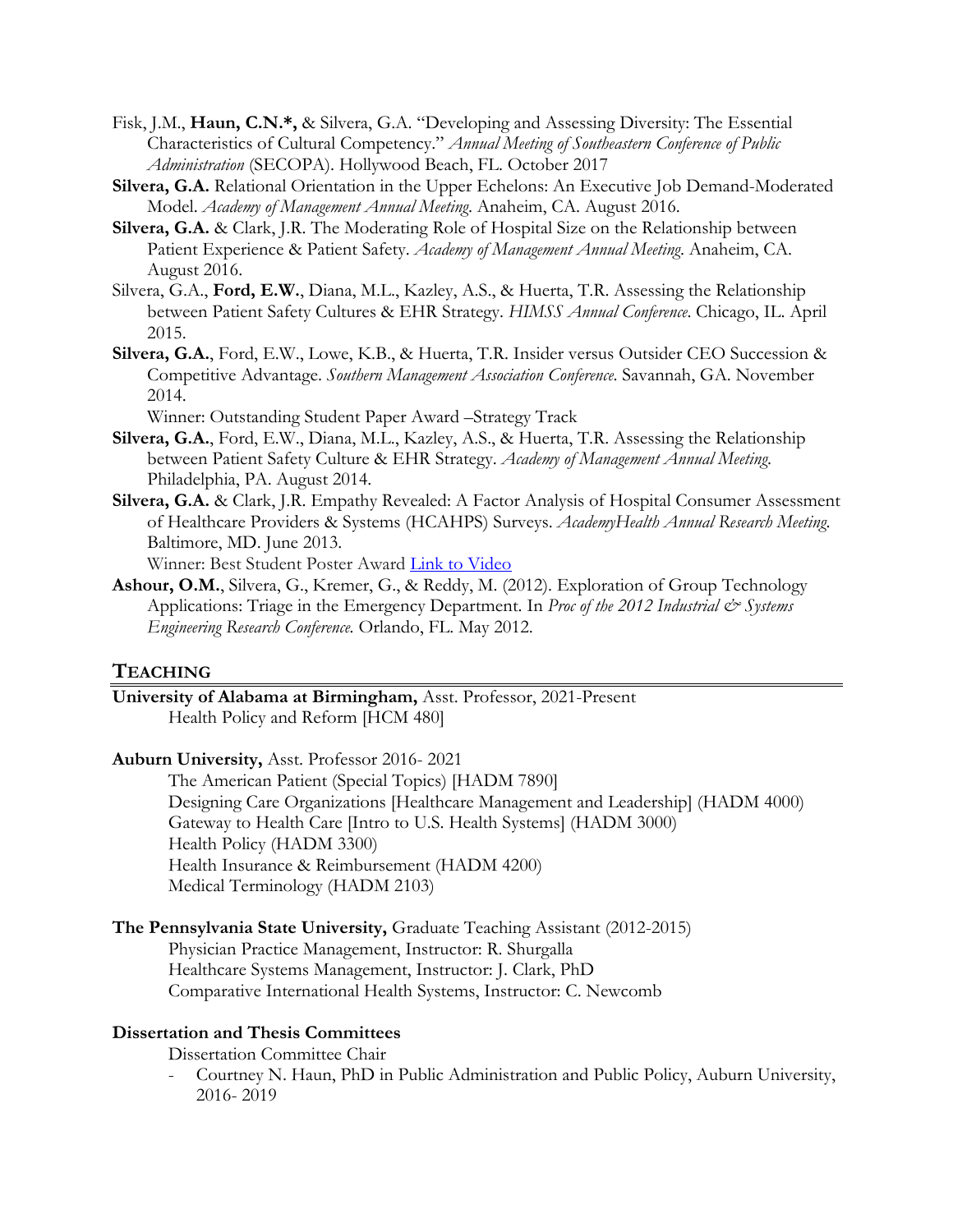- Auburn University's Distinguished Dissertation Award Recipient | 2020

Dissertation Committee Member

- Ying Schwarte, PhD in Business-Management, Auburn University 2019-2021
- Manjot "MJ" S. Bhussar, PhD in Business-Management, Auburn University, 2017-2018

## **AWARDS & HONORS**

| 2021-2022 | Health Disparities Research Education Certificate Program (HDREP), UAB Minority  |
|-----------|----------------------------------------------------------------------------------|
|           | Health & Health Disparities Research Center                                      |
| 2019      | Best Reviewer for Track 2: Health Care/ Hospitality Management/ Public           |
|           | Administration, Southern Management Association Conference                       |
| 2018-19   | SEC Visiting Faculty Travel Grant to collaborate with T. Vogus at Vanderbilt     |
|           | University Owens Graduate School of Management Link                              |
| 2017-19   | Robert Wood Johnson Foundation (RWJF) New Connections Scholar                    |
| 2017      | Outstanding Student Paper, Southern Management Association, Healthcare           |
|           | Management Track*                                                                |
| 2017      | Outstanding Conference Reviewer, Academy of Management, Health Care              |
|           | Management Division                                                              |
| 2016-17   | New Faculty Scholars, Auburn University Biggio Center                            |
| 2014      | Best Doctoral Paper, Southern Management Association, Strategic Management       |
|           | Track                                                                            |
| 2013      | Best Student Poster, AcademyHealth Annual Research Meeting                       |
| 2013      | Outstanding Conference Reviewer, Academy of Management, Health Care              |
|           | Management Division                                                              |
| 2012-13   | Center for Integrated Healthcare Delivery Systems Scholar, Penn State University |
| 2011-15   | Bunton-Waller Graduate Fellowship, Penn State University                         |
| 2010      | Alumni Fund Scholar, University of Florida College of Health & Human             |
|           | Performance                                                                      |
| 2005-06   | Ronald E. McNair Achievement Program Scholar, U.S. Department of Education       |
| 2003      | National Achievement Merit Scholar, National Merit Foundation                    |
| 2003      | Academic Top Scholars Award (Bright Futures), FL Dept. of Education              |

## **SERVICE**

#### **University of Alabama at Birmingham Service to University**

• Faculty Senate DEI Committee, 2021- Present

#### **Service to School of Health Professions**

- Faculty Affairs Committee (FAC), 2022- Present
- Search Committee, Assistant Dean for Faculty Affairs, 2022

#### **Service to Department**

- UAB Academy for Addressing Health Disparities through Health Care Leadership Program Planning Committee, 2021- Present
- Health Care Management Undergraduate Program Committee, 2021- Present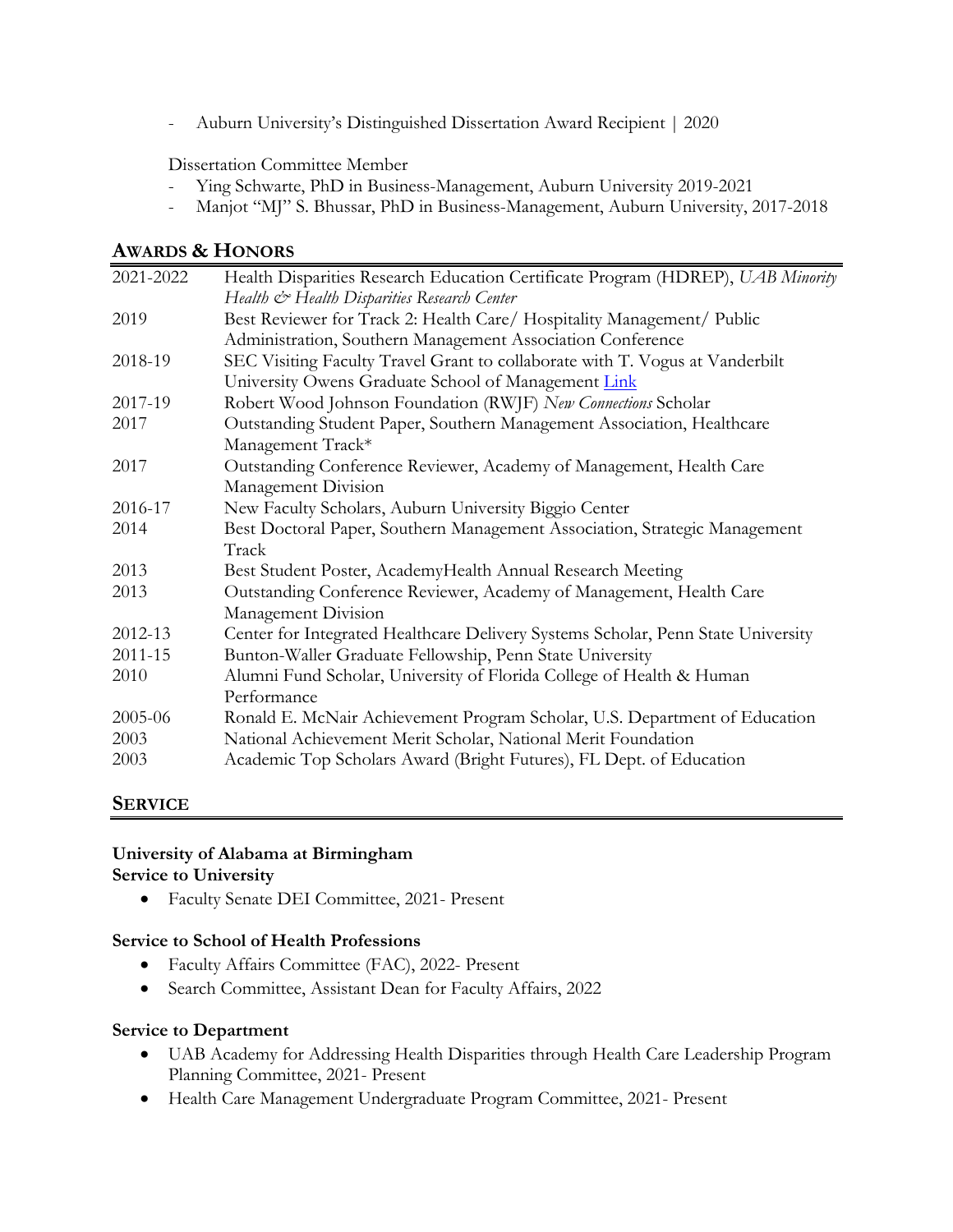• Faculty Search Committee member, ad hoc

# **Auburn University**

## **Service to University**

- Faculty Senate Salary and Welfare Committee, 2018-2021
- Intramural Grants Program (IGP) Peer Reviewer, 2018-2019
- Auburn Global Health Case Competition, Team Mentor, 2018
- Biggio Center for Teaching and Learning
	- o Course (Re)Design Facilitator, 2018- 2020
	- o New Faculty Scholars Mentor, 2018- 2019

## **Service to Department**

- Scholarship Committee, Health Service and Administration Program, 2016- 2021
- Health and Hospital Administration Organization (*HHAO*), Faculty Advisor, 2017- 2021
- Ad-hoc Remote Teaching Committee co-chair, 2020 (during COVID-19 pandemic)
- Ad-hoc Strategic Management Committee member, 2018
- Faculty Search Committee member, 2017, 2019

## **Service to the Profession**

*Patient Experience Journal (PXJ)*

• Associate Editor and Editorial Board Member, 2016-Present (Link to PXJ Editorial Board)

## *Health Care Management Review (HCMR)*

• Editorial Board Member 2020-Present (Link to HCMR Editorial Board)

## *Quality Management in Health Care (QMHC)*

• Editorial Board Member 2021- Present (Link to QMHC Editorial Board)

## *Academy of Management* (*AOM*)

Health Care Management (HCM) Division

- Executive Committee Member, 2018-Present
	- Membership Engagement Liaison, 2019-Present
	- HCM 5-year Review Member Survey Committee, 2021
- Academic-at-Large, 2018-2020
	- Best Paper Committee, 2020
	- § Best Theory to Practice Paper Committee, 2019
	- Best Graduate Student Paper Committee, 2019
- Teaching Committee Member, 2019-2020
- AOM HCM Webinar Series, 2020-2021
	- Moderator
		- *"Pracademia": The Advantages and Challenges in the Transition from Practice to Academia,* November, 12, 2021
	- Committee Member
		- "Teaching in the Time of COVID-19", Nov  $20<sup>th</sup>$ ,  $2020$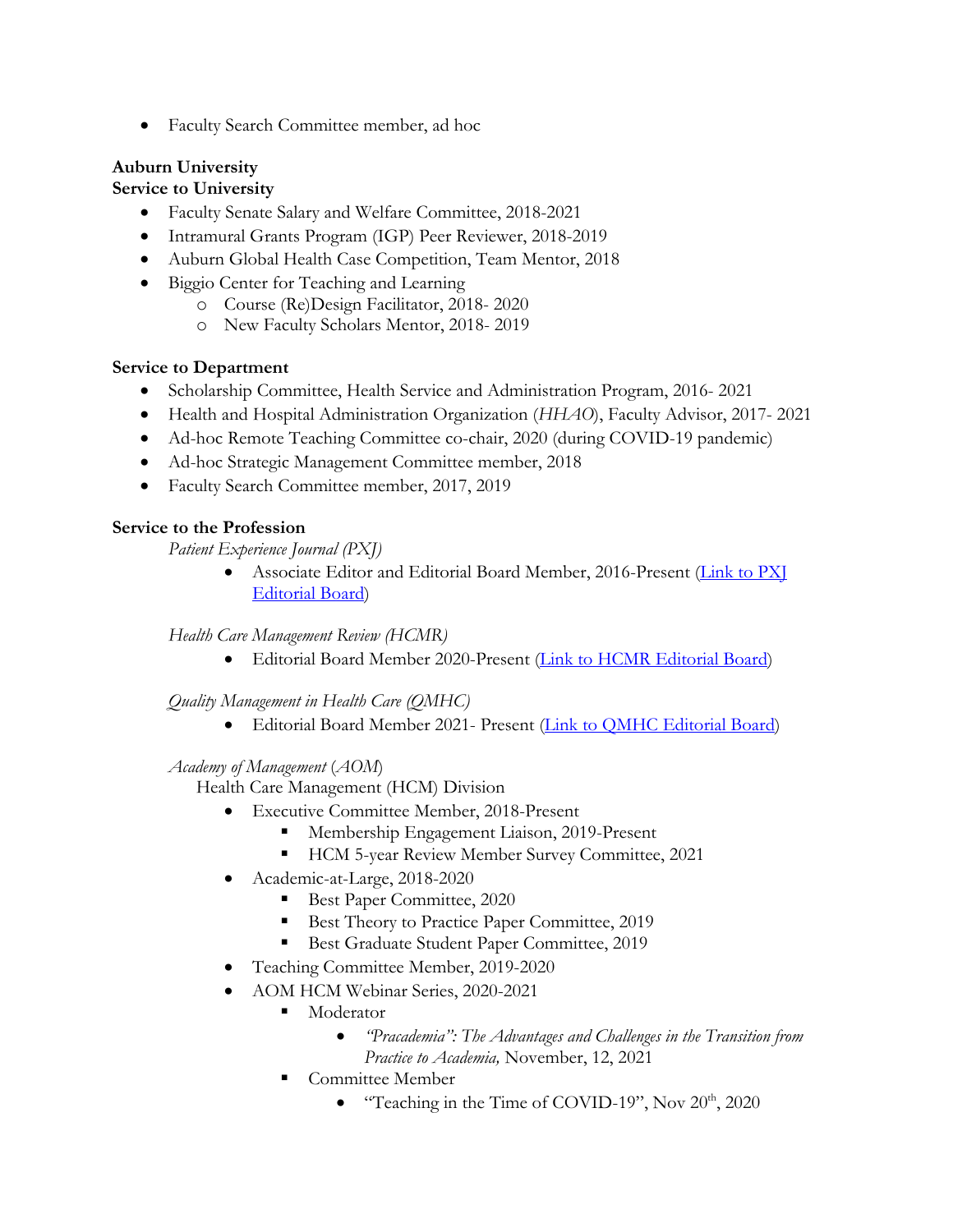- Moderator, Professional Development Workshop
	- § "Integration of Research and Teaching in HCM", 2020
	- "Successful Academic Careers in Health Care Management: A Moderated Panel of Senior Scholars", 2019
- Panelist, Professional Development Workshop
	- § "Organizational Determinants of Health: Conceptualizing Diversity & Inclusion in Healthcare Management", 2021
	- "Navigating the Health Care Job Market", 2020
	- § "Combating Isolationism: Strategies for Improving Your Personal and Academic Well-being", 2018
- Discussant, Annual Conference
	- "The Leadership Influence on Employee and Patient Experience", 2018
- Facilitator, Professional Development Workshop
	- "HCM Teaching Incubator: Becoming More Effective Instructors", 2019-2021
	- "Everything You Ever Wanted to Know about Reviewing but were Afraid to Ask", 2018
- Session Chair, Annual Conference
	- § "New Studies in Patient Engagement and the Patient Experience", 2020
	- "Integrating New Technologies in Health Care", 2019
	- "The Leadership Influence on Employee and Patient Experience", 2018
	- "Patient Centered Care and Service Orientation", 2017
	- "Efficiency", 2013
- Conference Reviewer, 2013-Present

Strategic Management (STR) Division

- Conference Reviewer, 2013-Present
- Session Chair, Annual Conference
	- "Exploring CEO Values and Upbringing", 2020
	- "Capability in Network", 2014

*Southern Management Association* (*SMA*), Health Care/Hospitality Management Track

- Track Chair, Track 2: Health Care/Hospitality Management/Public Administration, 2022
- Conference Reviewer, 2015-Present
- Session Facilitator
	- § "Information and Data Management in Health Care Systems", 2017
- § Best Paper in Track Committee, 2017 & 2018

*Association of University Programs in Health Administration (AUPHA)*

• Webinar Panelist: *Faculty Perspectives on Remote Learning*, 2020

*Organization Theory in Health Care Association* (Formerly HORA)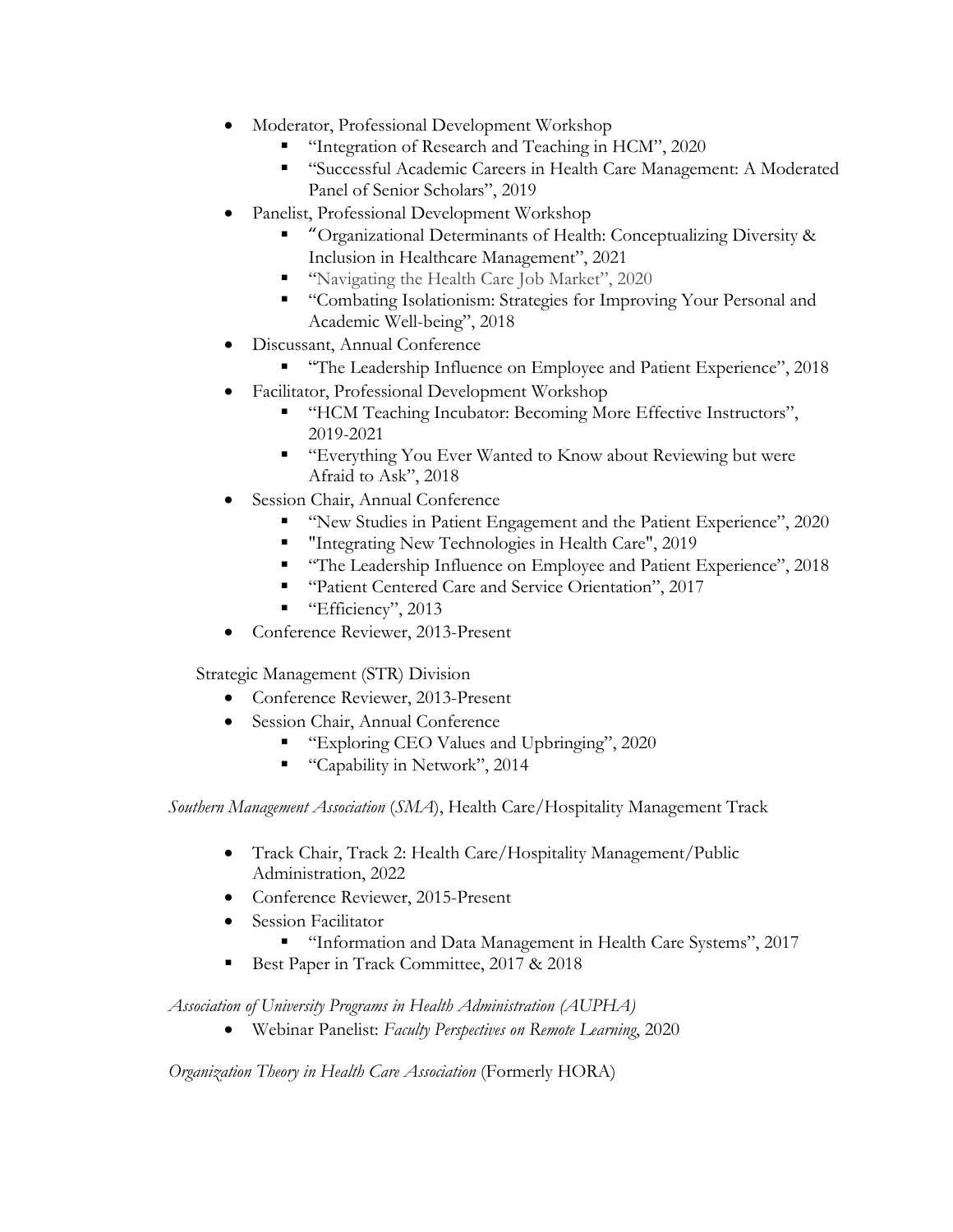- Poster Presentation, *Technology About Me Without Me: An Examination of the Relationship between Patient-facing Technology and Patient Experience*, 2021
- Conference Reviewer, 2018, 2021

*AcademyHealth*, Org. Behavior & Management Division

• Conference Reviewer, 2013-2017

*Mid-South Management Research Consortium (MMRC)*

• Research Roundtable Facilitator, Healthcare Management and Governance, 2020

Book Proposal Reviewer

• Palgrave-Macmillan

HAP/AUPHA Editorial Board for Undergraduate Studies, 2021-Present

Ad-Hoc Peer Reviewer (Alphabetical Order)

- British Medical Journal (*BMJ*) of Quality & Safety
- British Medical Journal (*BMJ*) Health & Care Informatics
- Health Care Management Review (*HCMR*)
- Health Services Research (*HSR*)
- Health Services Management Research (*HSMR*)
- Human Relations
- Inquiry: The Journal of Health Care Organization, Provision, and Financing (*Inquiry*)
- Journal of Healthcare Management (*JHM*)
- Journal of Health Care for the Poor and Underserved (JHCPU)
- Patient Experience Journal (*PXJ*)
- Public Integrity
- Quality Management in Healthcare *(QMHC)*

#### **MEDIA**

| 2021 | Chicago Health, "Hospital Visitor Restrictions Contribute to Patient and Provider     |
|------|---------------------------------------------------------------------------------------|
|      | Burnout" by Anokhi Saklecha, published December 22, 2021 Link to Article              |
| 2021 | Washington Post, "Hospitals are still limiting visitors due to covid. Here's what you |
|      | need to know." by Angela Haupt, published December 15, 2021 Link to Article           |
| 2021 | ICMA Blog: "Establishing Inclusion as a Value: Takeaways from the first of three      |
|      | workshops on inclusion." By Laura Savage, published April 13, 2021 Link to Blog       |
| 2020 | Auburn University CLA Newsletter: "Silvera edits special issue of journal dedicated   |
|      | to COVID-19, contributes editorial" by Vicky Santos, published August 26, 2020        |
|      | <b>Link to News Article</b>                                                           |
| 2020 | AL.com: "10-foot tall and bullet proof: Why it's almost impossible to sue Alabama     |
|      | K-12 schools over coronavirus" by John Sharp, published August 16, 2020 Link to       |
|      | <b>News Article</b>                                                                   |
| 2020 | Auburn University CLA Newsletter: "Auburn Health Administration Experts take          |
|      | on COVID-19 Series", by C. Erwin, H. Ali, G. Silvera, and L. Redding.                 |